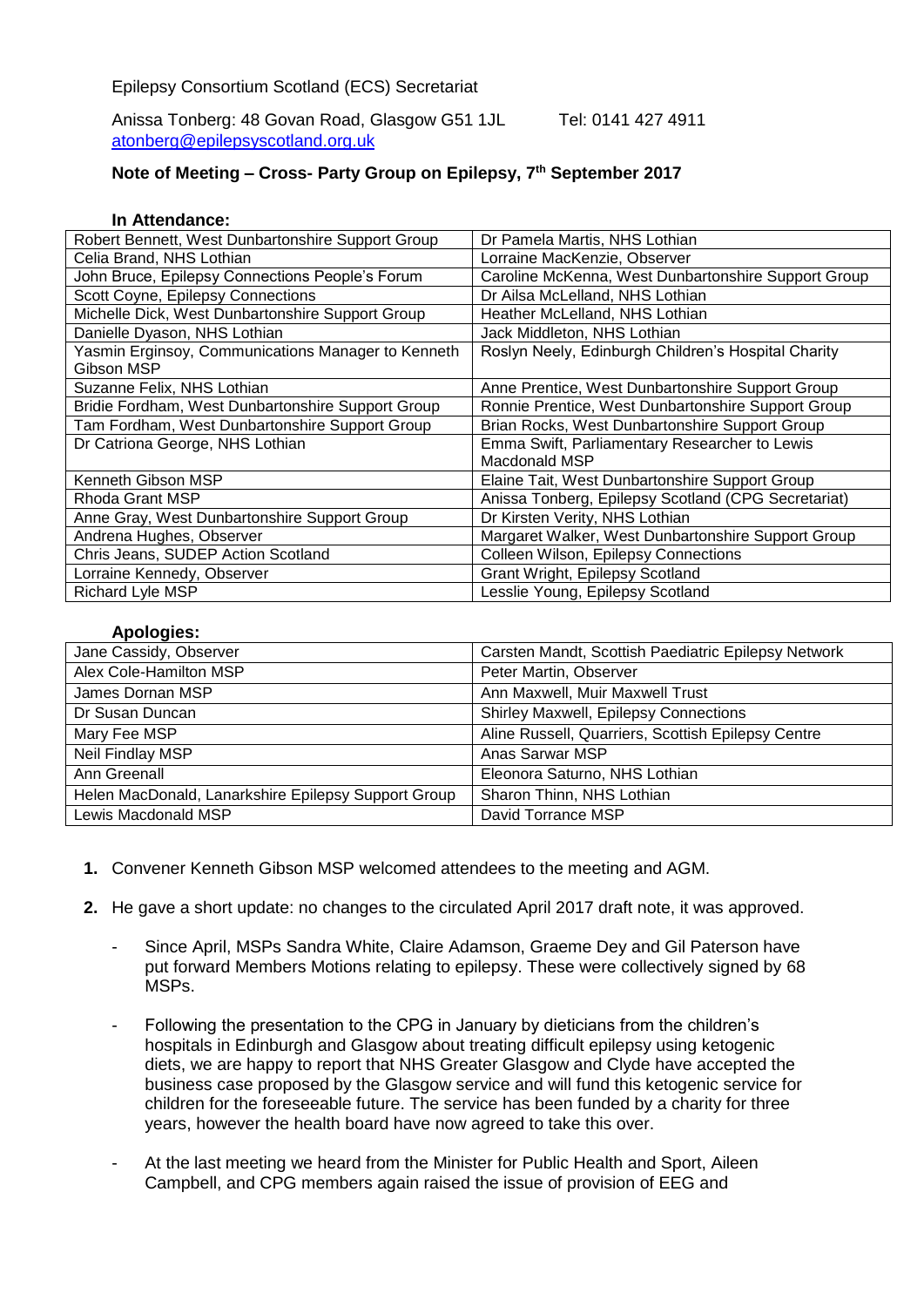neurophysiology services in Scotland. We are pleased to report that a national summit, organised by the Scottish Government and involving NHS regional planners, service managers and neurophysiologists will take place on 1<sup>st</sup> November, with further action to follow. This is the first major step in finding a longer-term solution to the problem and is in significant part thanks to lobbying by the CPG over the past year.

- We are preparing to submit a Parliamentary Question regarding the lack of paediatric nursing in NHS Dumfries and Galloway. This is the last mainland health board in Scotland with no epilepsy specialist nursing for children.
- Please can people remember to complete the evaluation sheet for today's meeting.
- **3. AGM** Packs have been issued to all in attendance which includes a copy of the annual report and a financial report. The materials show how we are increasing the profile of epilepsy within the Parliament and how we try to assist the Scottish Government on policies relating to health and education issues**.** The Secretariat has drafted this year's Annual Return to the Parliament. If there is anything that needs amended or added to it please contact the Convener and Secretariat - also if anyone would like to be named as a Group member.

**Nomination and Election of Officers** –The Convener handed over to the Secretariat for the nomination and election of office bearers. The following individuals were re-elected:

- Kenneth Gibson MSP as Convenor
- David Torrance as Deputy Co-Convenor
- Mary Fee as Deputy Co-Convenor

MSPs and attendees present agreed that Epilepsy Scotland continue to provide the Secretariat. The Convener thanked everyone for their valued support and contribution to the meetings. The convenor then concluded the AGM.

**4.** The Convener introduced guest speakers Dr Kirsten Verity, Clinical Neuropsychologist (KV) and Dr Catriona George, Clinical Psychologist, (CG) both from NHS Lothian. The speakers described a current screening project for mental wellbeing in children and young people with epilepsy. The presentation included the following points:

There is growing evidence over the past 20 years that physical health conditions are associated with poor outcomes regarding mental health. For example, we know that in children with diabetes, asthma and eczema there is an increased risk of mental health difficulties. There is a lot of evidence within the literature of the past 10 years that children with epilepsy have even higher risk of mental health difficulties/comorbidities and lower quality of life measures than children with other chronic health conditions.

Anxiety and depression in this group are up to 5x higher than the general population, and there are significantly higher levels of attention problems which affect individuals both academically and socially/emotionally. For example, the rate of ADHD in children/young people with epilepsy is up to 10 times the population average. There is a notably increased suicide risk in adults with epilepsy; children with epilepsy and mental health problems will potentially take these with them into adulthood. Children with epilepsy are more likely to have fatigue and sleep disorders, and these are associated with difficulties with attainment at school and mental processing. A significant number of children with epilepsy will have learning disability or a condition such as autism which will impact on all areas of their life.

The CHESS study of 85 participants from 40 schools found that 50% of those not on the Special Education Needs register (so effectively unidentified) were underachieving in at least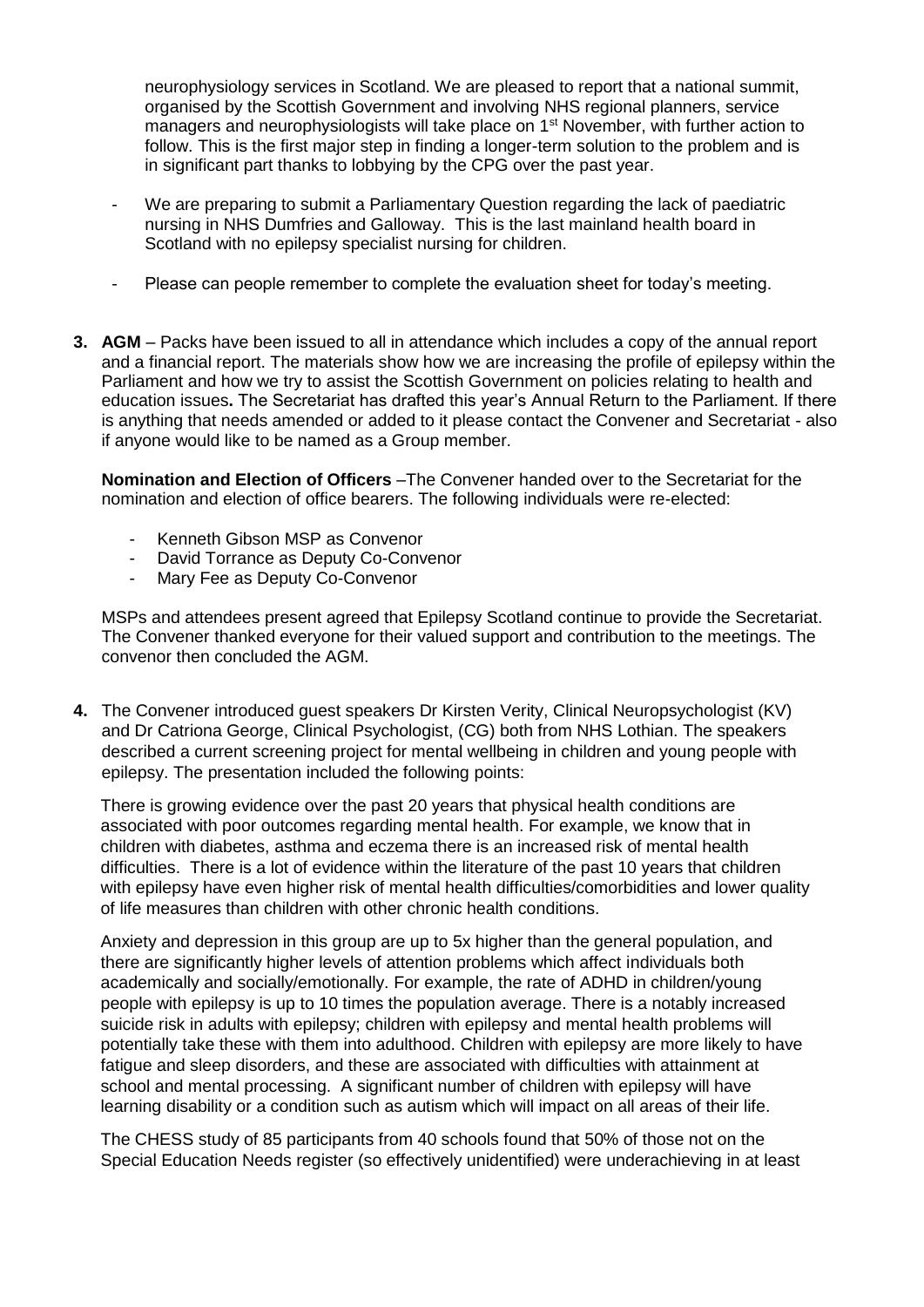one area. 60% met criteria for behavioural disorder (only 20% had been previously identified) and over 50% had deficits in memory and/or processing speed.

The reasons behind the development of these problems are complex; seizures contribute to difficulties but are not the 'be all and end all'. For example, the more epilepsy medications a child is taking, the more chance they will experience side effects which affect learning, behaviour and concentration. There may be underlying neurological factors where something in the individual's brain is not working in a standard way which could impact on their attention, behaviour, attainment and emotional processing. Having epilepsy is in itself stigmatising for many young people and this can compound and affect comorbidities like anxiety depression, low self-esteem etc.

Quality of life in children with epilepsy and in their parents has been found to be significantly lower than general population. These kinds of problems are predictors of poor outcomes in adult life.

There is now an increasing recognition that mental health is important in people with physical illnesses. This is reflected in various reports and policy documents such as the SIGN and NICE guidelines for epilepsy, the Epilepsy12 audit and RCPCH report on the state of child health and the Scottish Government's new mental health strategy.

In the UK approximately 1 in 220 children and young people are diagnosed with epilepsy and there are approximately 1000 children in Lothian with active epilepsy. Cognitive and mental health difficulties often go unrecognised in the early stages. If problems are identified, it can be difficult to refer to CAMHS as they are overwhelmed with demand and are therefore dealing with high tariff cases. CAMHS staff are doing everything they can to support many very difficult cases – so without greater resource they have to maintain a high threshold for referral. Often clinicians have to watch and wait – they know the individual's difficulties will get worse but have to wait until that happens and it reaches the threshold for referral to CAMHS. This can leave families feeling powerless.

One of the aims of the project is to consider how to get involved earlier and give early intervention to prevent some of these individuals ending up in CAMHS, which would also help remove some of the pressure from CAMHS. An aim is to prevent children growing up with difficulties, and into difficulties, ending up with severe chronic mental health problems which also affect their economic potential and create stressors on services etc.

In 2015 the speakers were in discussion with the Scottish Paediatric Epilepsy Network to develop a way of charting children and young people with epilepsy's mental health over time and across clinics. It needed to be something to slot into what people were already doing in services and not add any extra pressure, and to be a way of finding out about the mental health of children without having to have a psychologist present at every appointment. The Edinburgh Children's Hospital Charity kindly agreed to support a two-year project and fund a Band 7 Clinical Psychologist and Band 5 Assistant Psychologist for 2 days per week to develop a screening pathway in NHS Lothian.

The project is seeking to find a method for clinicians to screen children in their clinic without a psychologist present and then signpost what needs to happen next if there is a concern, such as an early intervention. In year one the team has developed a screening methodology to use within the neurology outpatient department and test its feasibility, acceptability and validity. In year two they plan to develop an early intervention pathway and begin to move to electronic methods of screening.

The project has been screening young people aged 5-18 who attend mainstream school. People in non-mainstream schools were excluded since they are potentially already receiving increased support and it is more likely that professionals are aware of their difficulties. Of the 166 remaining cases, 19% of those were further excluded as they were already engaged with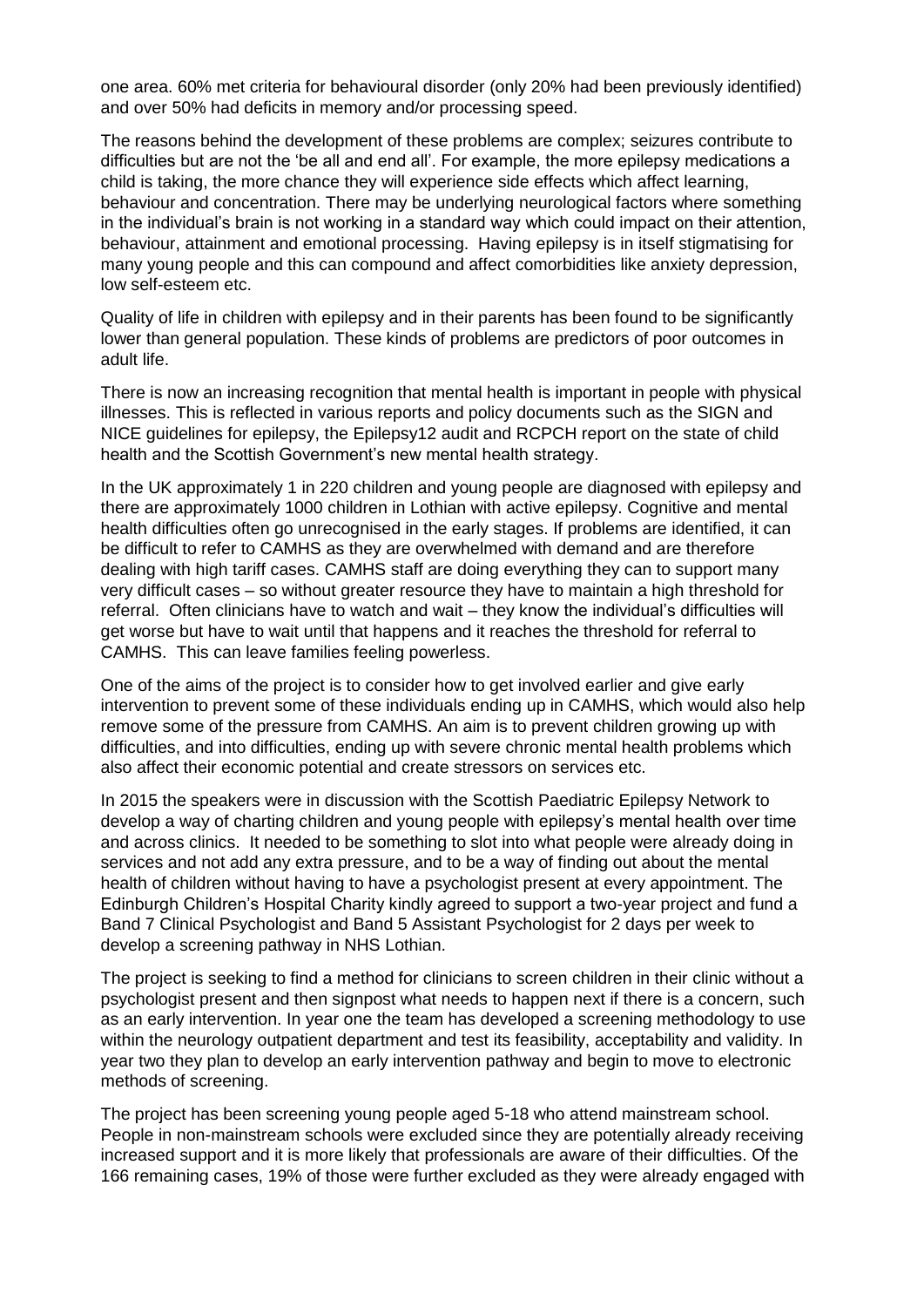CAMHS services and a further 10% for various other reasons e.g. DNA. This leaves a cohort of 80 children who have been screened so far, using the Strengths and Difficulties Questionnaire at a routine neurology outpatient appointment. The questionnaire has been validated with this population however the team is also trialling other questionnaires alongside to determine which is most useful in terms of providing additional information.

In terms of how the pilot has been working, the parent, and where appropriate the child, first completes the questionnaire in the clinic waiting room. The questionnaire is then scored while the patient is in their appointment. After the appointment, the psychologist goes over the questionnaire results with the patient and parent and offers feedback and, where appropriate, self-help materials. At the end of the clinic the psychologist has a post-clinic meeting with the neurologist where they compare the results of the questionnaire against the neurologist's own perceived level of concern for the patient (if any), to see if the questionnaire results are in agreement and can offer any further insight. Patients coded green are considered to be causing no concern. Patients coded amber 1 & 2 are of mild concern and may have self-help materials provided. Patients coded amber 3 are of higher concern and may receive self-help materials plus potentially a further low-level intervention or a third sector referral. Those coded red are of more significant concern and may be offered further intervention up to and including in some cases a CAMHS referral.

50% of those screened identified a problem of at least amber level (44% of primary and 64% of secondary school children). One would expect to find a problem of amber level 1 and 2 in only 10% of general population and amber 3 and red in only 5%. So far, the pilot has identified 40 children with developing problems – 30 of whom are at significant risk of developing persisting problems and possible CAMHS referral. 32 of the overall cohort were already engaged with CAMHS, so it appears that 43% of those in mainstream education and between 5 – 18 are experiencing difficulties.

Those considered in the Amber 3 and Red categories are at particular risk of developing more persistent problems. Not all problems are amenable to change through intervention e.g. Complex family situations, ASD related, ADHD which may be better addressed within another service, however clinicians considered 18 out of the 30 amber/reds to be appropriate for intervention.

The next steps for the project includes developing further interventions such as one-off seminars and workshops for parents; involvement in the Psychosocial Interventions for Epilepsy group trial; referrals to existing voluntary sector resources and self-management training. The idea is to make the most of resources already available as well as creating new ones.

There are a number of wider implications already emerging from the pilot data including:

- The need to develop a clear pathway/stepped care approach from screening to early intervention – CAMHS is not always the answer
- The need for joined up working between psychology, neurology, education and third sector services
- The potential to roll the project out more widely following the completion of the pilot in NHS Lothian.
- The need for such work to be sustainable the team hopes to develop and trial interventions as part of the project, but there are currently insufficient resources available to enable a pathway to be sustained if these interventions are found to be helpful.
- **5.** The Convenor thanked both speakers for their presentation and invited questions from the attendees.